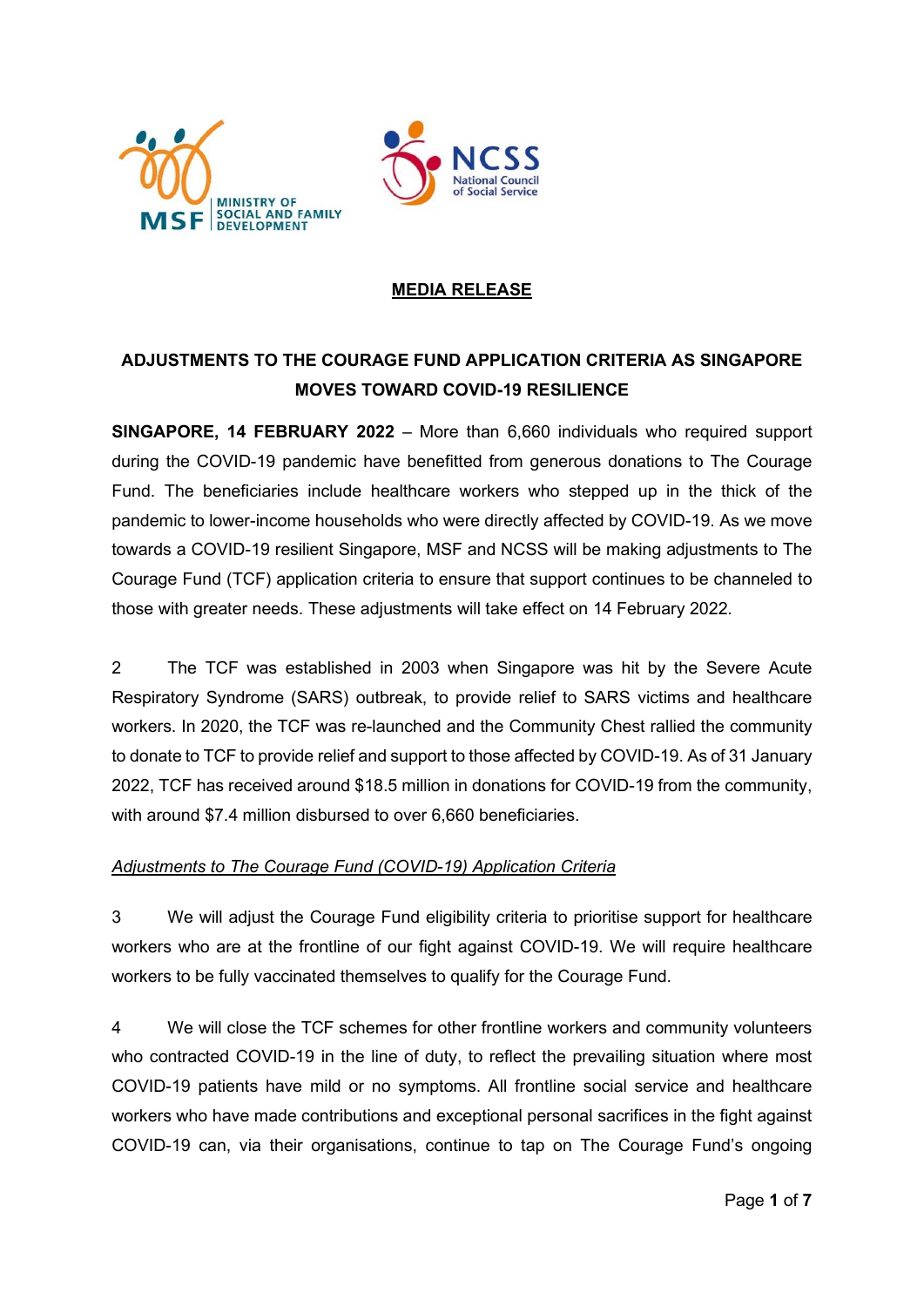Appreciation Scheme for their welfare needs. (Please refer to Table 1 for details on the updated application criteria)

| <b>Schemes</b>                                                                                                                                                                        | Before 14 February                                                                                                                                                                                                                                                                        | From 14 February 2022                                                                                    |
|---------------------------------------------------------------------------------------------------------------------------------------------------------------------------------------|-------------------------------------------------------------------------------------------------------------------------------------------------------------------------------------------------------------------------------------------------------------------------------------------|----------------------------------------------------------------------------------------------------------|
|                                                                                                                                                                                       | 2022                                                                                                                                                                                                                                                                                      |                                                                                                          |
| [Revised] Healthcare workers who succumb to<br>the virus after contracting it in the line of duty.                                                                                    | Healthcare workers,<br>including those not<br>involved directly<br>in                                                                                                                                                                                                                     | Only fully vaccinated 1<br>healthcare<br>workers<br>directly<br>involved<br>in                           |
|                                                                                                                                                                                       | patient-fronting<br>duties.                                                                                                                                                                                                                                                               | patient-fronting COVID-<br>duties<br>19<br>would<br>be<br>eligible.                                      |
| [Closed] Frontline workers and community<br>volunteers who succumb to the virus after<br>contracting it in the line of duty.                                                          | Frontline workers and<br>community<br>volunteers who has<br>contracted COVID-19<br>in the line of duty and<br>subsequently<br>succumb to the virus.<br>COVID is also stated<br>leading<br>as<br>a<br>antecedent cause or<br>condition leading to<br>death<br>death<br>in<br>certificates. | Closed, in alignment with<br>ongoing transition to a<br>COVID-19<br>resilient<br>society.                |
| [Closed] All other members of the public who<br>succumb to the virus.                                                                                                                 | Members of public<br>who has succumb to<br>the virus and COVID<br>is stated as a leading<br>/ antecedent cause or<br>condition leading to<br>death<br>death<br>in<br>certificates.                                                                                                        | Closed, in alignment with<br>ongoing transition to a<br>COVID-19<br>resilient<br>society.                |
| [Revised] Education Grant for children of<br>healthcare workers, frontline workers, and<br>community volunteers who succumb to the virus<br>after contracting it in the line of duty. | Children<br>οf<br>healthcare<br>workers,<br>frontline workers, and<br>community<br>volunteers.                                                                                                                                                                                            | Only<br>children<br>οf<br>healthcare<br>workers<br>directly<br>involved<br>in<br>patient-fronting COVID- |

## Table 1: Updated Application Criteria for The Courage Fund

<sup>1</sup>Healthcare workers who are medically ineligible for the COVID-19 vaccination are also eligible for the scheme.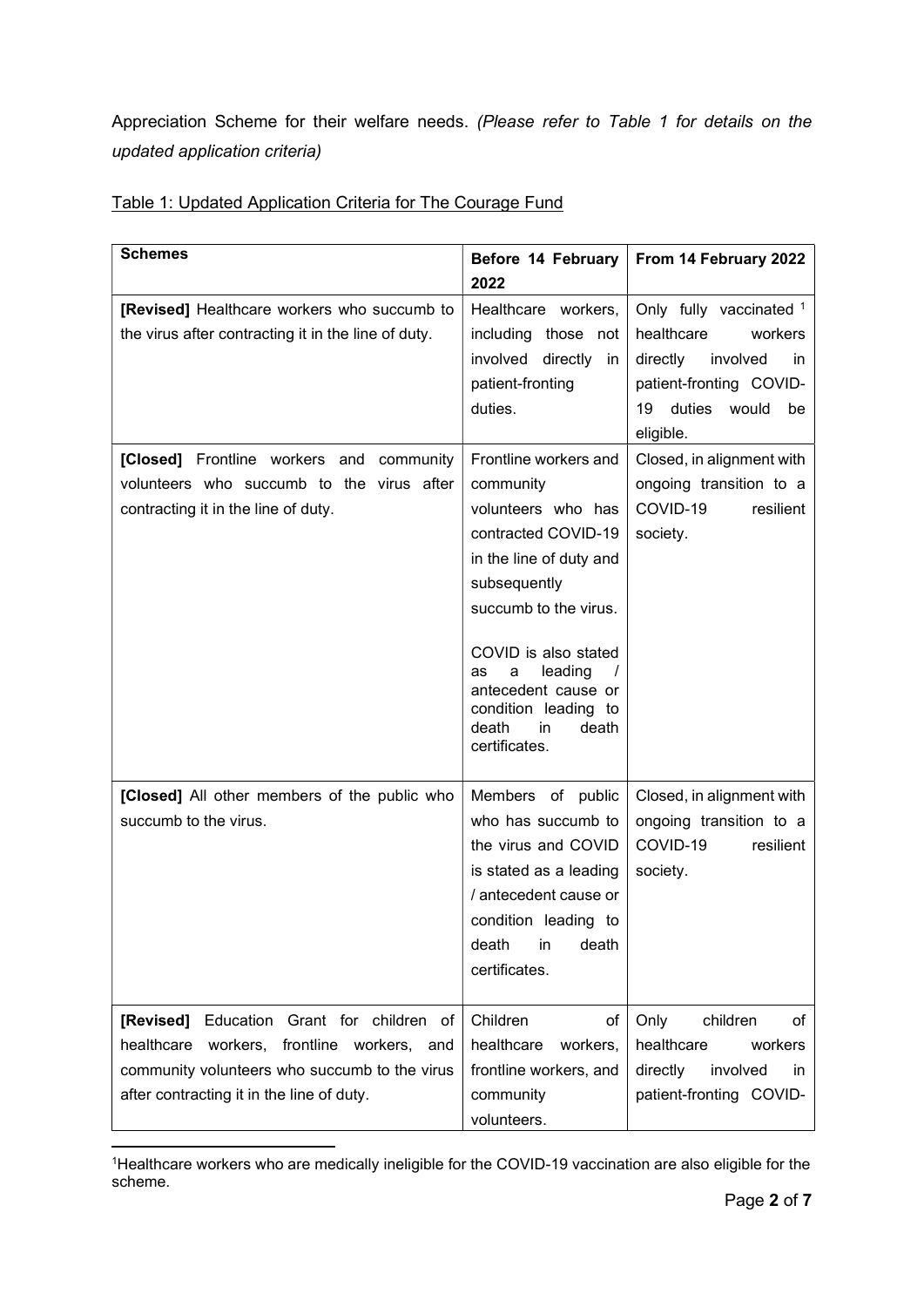|                                                                                                                                                      |                                                                                                                                                                                                                                                                                                                                                                                                                                                 | duties<br>19<br>would<br>be<br>eligible.                                                                                               |
|------------------------------------------------------------------------------------------------------------------------------------------------------|-------------------------------------------------------------------------------------------------------------------------------------------------------------------------------------------------------------------------------------------------------------------------------------------------------------------------------------------------------------------------------------------------------------------------------------------------|----------------------------------------------------------------------------------------------------------------------------------------|
| [Revised] Healthcare workers who contract the<br>virus in the line of duty.                                                                          | Healthcare workers,<br>including those not<br>involved directly in<br>patient-fronting<br>COVID-19 duties.                                                                                                                                                                                                                                                                                                                                      | Only fully vaccinated<br>$\bullet$<br>healthcare workers<br>directly involved in<br>patient-fronting<br>COVID-19<br>duties             |
| [Closed] Frontline workers and community<br>volunteers who contract the virus in the line of<br>duty.                                                | Frontline workers<br>and community who<br>fulfilled all of the<br>following criterions<br>COVID-19<br>contraction<br>Scope of<br>work<br>experience<br>high level of<br>contact with<br>the public<br>Knowingly<br>placing<br>oneself<br>at<br>heightened<br>risk<br>while<br>engaged<br>in<br>providing services to<br>suspected/positive<br>COVID-19<br>patients<br>and/or environments<br>storing<br>suspected/positive<br>COVID-19 patients | would be eligible.<br>Closed, to reflect the<br>prevailing<br>situation<br>where most COVID-19<br>patients have mild or no<br>symptoms |
| [No change] Appreciation Scheme to recognise<br>the contributions of frontline social service and<br>healthcare workers for the exceptional personal | Eligible organisations may receive up to \$20,000<br>funding assistance capped at \$100 per staff to<br>appreciate their staff in the healthcare and social                                                                                                                                                                                                                                                                                     |                                                                                                                                        |
| sacrifices in the fight against COVID-19.<br>[No change] Relief for lower-income households<br>directly affected by COVID-19                         | service sectors.<br>households<br>which<br>Lower-income<br>have<br>experienced income loss due to at least one<br>member<br>household<br>being<br>placed on<br>a/an<br>Order/Quarantine<br>Isolation<br>Order/Stay-Home<br>Notice/mandatory Leave of Absence or was<br>hospitalised due to contracting COVID-19.                                                                                                                                |                                                                                                                                        |

5 Mr Masagos Zulkifli, Minister for Social and Family Development and Second Minister for Health, said "We are grateful for the generous donations to The Courage Fund, to help those in our community who are affected by the pandemic. As Singapore continues on our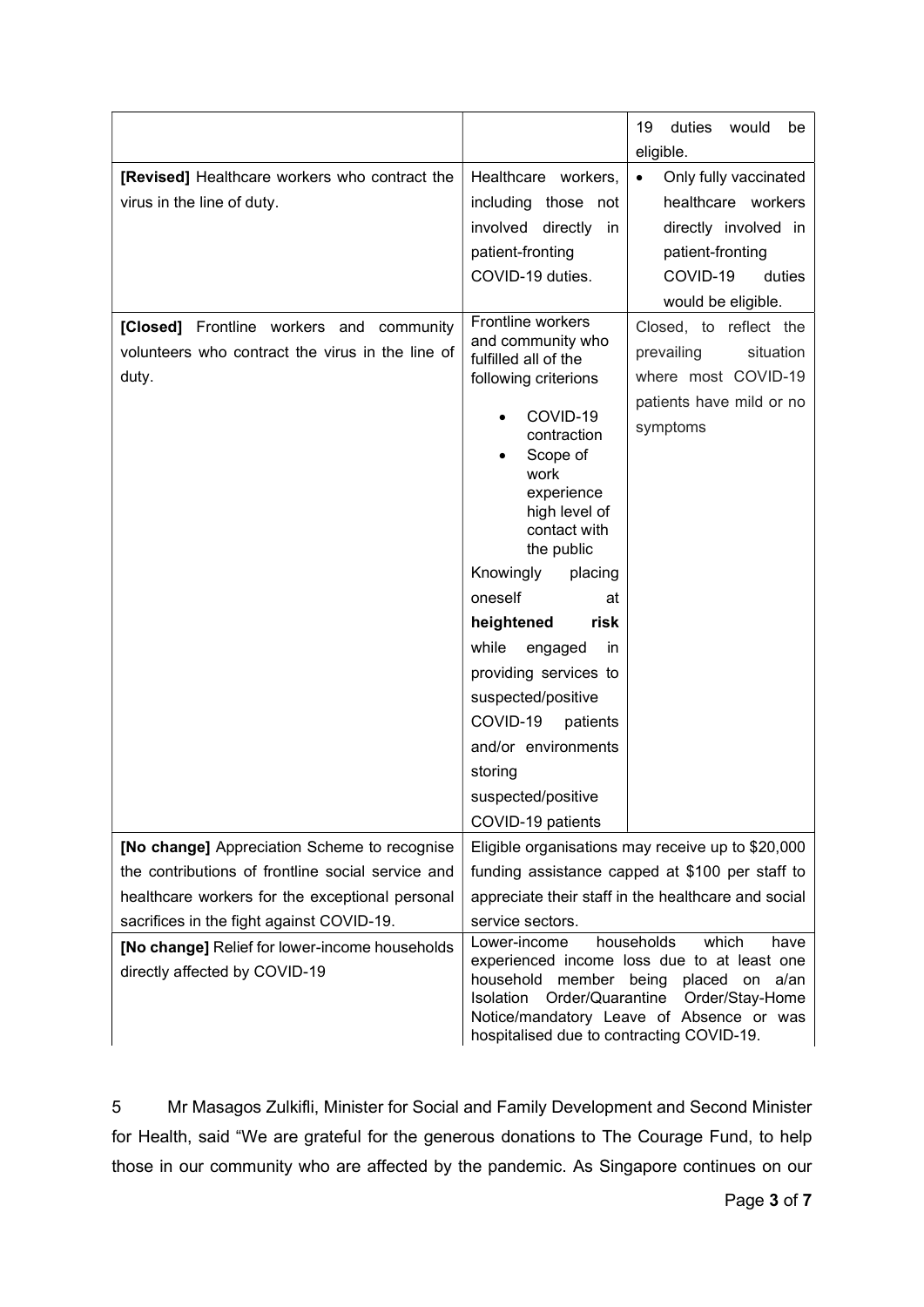way towards recovery, we are adjusting our support measures to ensure that support is channeled to members of our community who need it most. For lower-income households who may face greater challenges in getting back on their feet, and for our healthcare workers who are crucial to the recovery of our COVID-19 patients, The Courage Fund, together with our other existing support measures, will continue to provide support and ensure that no one is left behind as we progress toward a COVID-19 resilient Singapore".

6 For more information on The Courage Fund, please visit https://www.ncss.gov.sg/ourinitiatives/the-courage-fund. Eligible individuals who wish to apply for assistance under the TCF scheme for lower-income households directly affected by COVID-19, can apply online via https://go.gov.sg/tcf.

#### ISSUED BY

# MINISTRY OF SOCIAL AND FAMILY DEVELOPMENT, NATIONAL COUNCIL OF SOCIAL SERVICE, ON BEHALF OF THE COURAGE FUND LIMITED

For media enquiries, please contact:

Ms Michelle Wong Assistant Manager, Communications Division Ministry of Social and Family Development Mobile: 9182 4908 Email: michelle\_wong@msf.gov.sg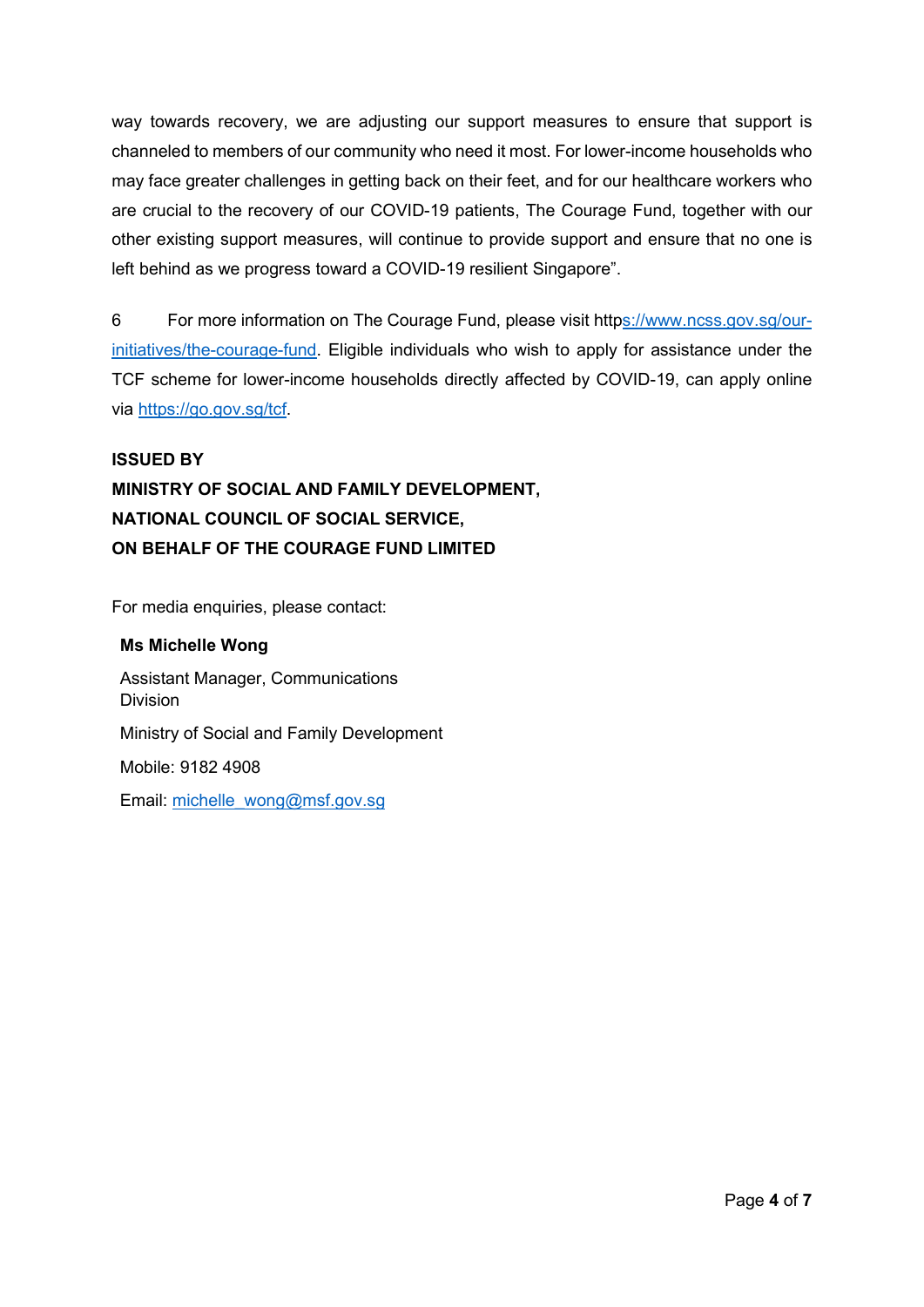## ANNEX A

#### FREQUENTLY ASKED QUESTIONS

- 1. What happens to applications which have been submitted before 14 February 2022?
- Applications submitted before 14 February 2022 would be processed per previously established parameters.

#### 2. What is the application window for TCF?

- The application window for each TCF scheme is as follows:
	- o For applicants applying for assistance under the TCF scheme for lower-income households, applications should be made within 6 months from the end of their Isolation Order/mandatory Leave of Absence/Stay-Home Notice/Quarantine Order or discharge from hospitalisation due to COVID-19 (whichever is later).
	- o For applicants applying for assistance under the TCF scheme for healthcare workers who contracted COVID-19 in the line of duty, applications should be made within 6 months from the date of COVID-19 contraction.
	- o There is no closing deadline for eligible organisations to apply for the Appreciation Scheme to recognise the efforts of frontline healthcare and social service workers in the fight against COVID-19.
- 3. How long does it take for eligible individuals to receive the funds upon submitting their applications?
- Eligible applicants of the scheme for lower-income households affected by COVID-19 can expect to receive the funds within two to three weeks upon submission of the necessary information/documents. Application for other schemes may take up to two months for us to verify details.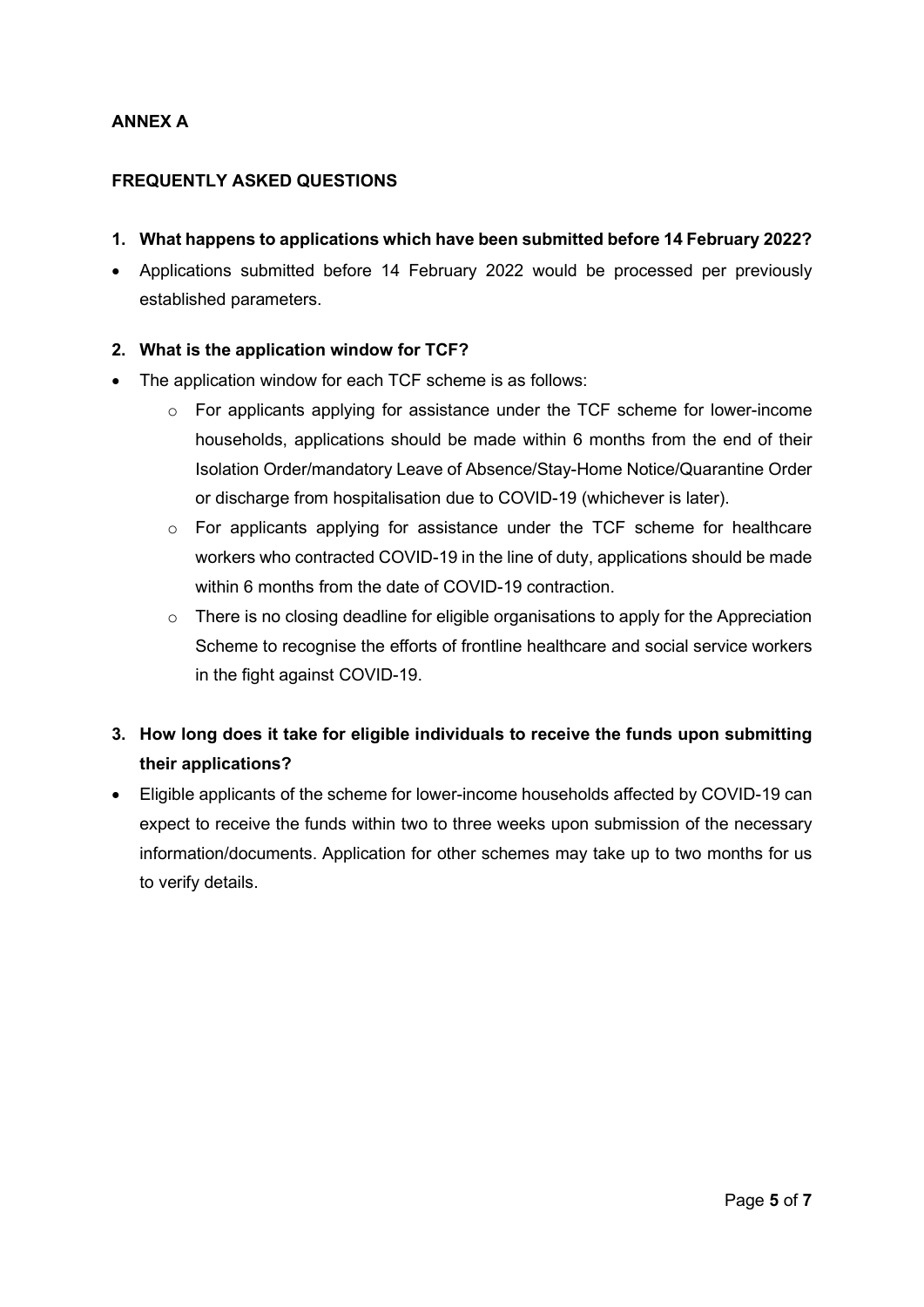# 4. Are there other government schemes that support individuals who need financial support, but are not eligible for assistance under TCF?

- For lower- to middle-income employees or self-employed persons who have experienced involuntary job loss, involuntary no-pay leave or significant income loss, they can apply for temporary financial support under the COVID-19 Recovery Grant (CRG).
- Alternatively, lower-income individuals and families (with monthly household income of \$1,900 and below, or monthly per capita income of \$650 and below) can apply for ComCare if they require support for their basic living expenses.
- If their income exceeds these guidelines and they face financial difficulties, they may still approach the Social Service Offices (SSOs). The SSOs will assess their circumstances and provide assistance accordingly.
- 5. Are recipients of ComCare, COVID-19 Recovery Grant (CRG) or COVID-19 Recovery Grant – Temporary (CRG-T) eligible for assistance under TCF?
	- Recipients of ComCare, CRG and CRG-T are eligible to apply for additional assistance under TCF if they meet the eligibility criteria.